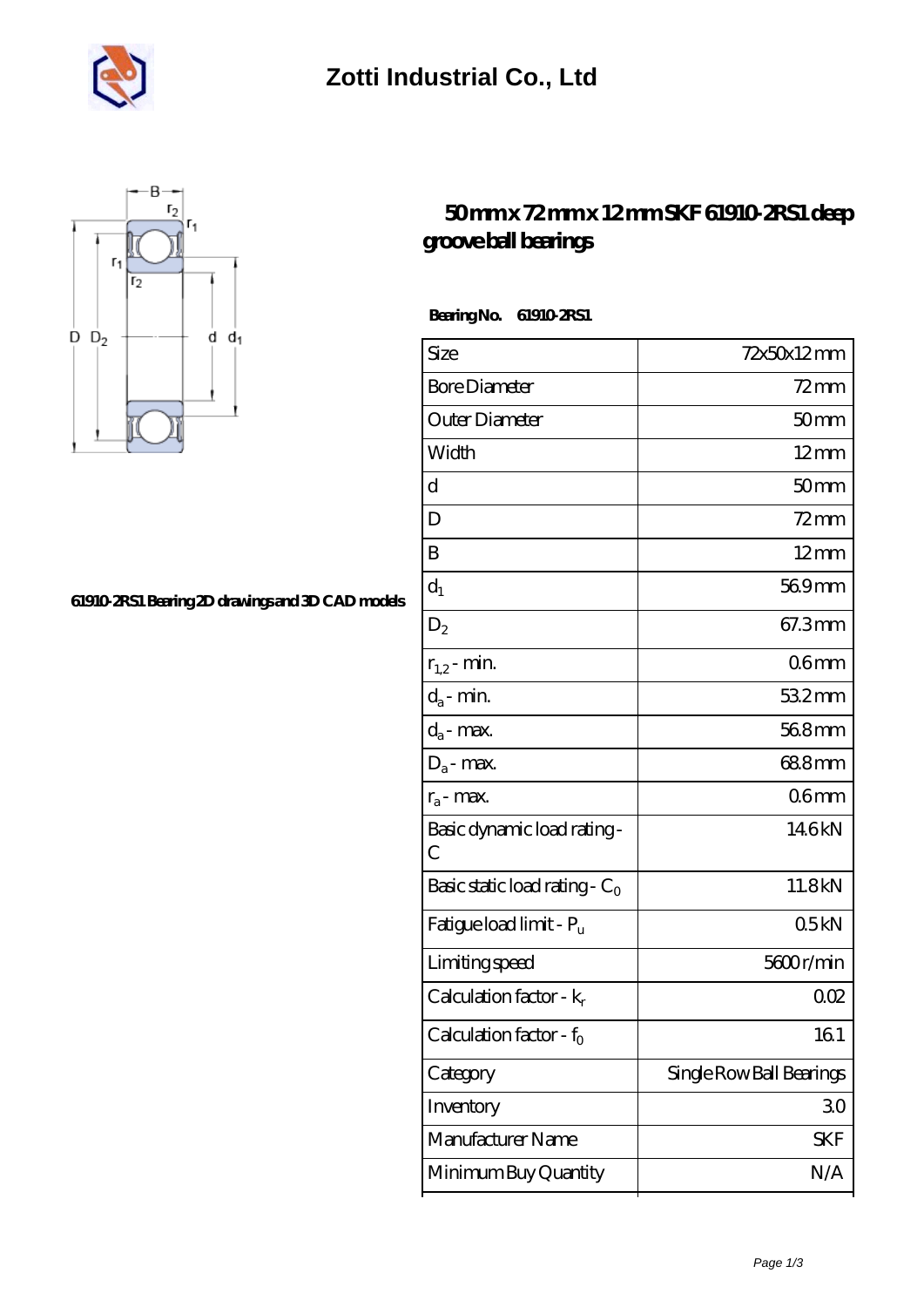

## **[Zotti Industrial Co., Ltd](https://m.musik-graz.net)**

| Weight /Kilogram                   | 0.145                                                                                                                                                                             |
|------------------------------------|-----------------------------------------------------------------------------------------------------------------------------------------------------------------------------------|
| Product Group                      | <b>BOO3O8</b>                                                                                                                                                                     |
| Enclosure                          | 2 Seals                                                                                                                                                                           |
| Precision Class                    | ABEC 1   ISO PO                                                                                                                                                                   |
| Maximum Capacity / Filling<br>Slot | No                                                                                                                                                                                |
| Rolling Element                    | <b>Ball Bearing</b>                                                                                                                                                               |
| Snap Ring                          | No                                                                                                                                                                                |
| <b>Internal Special Features</b>   | No                                                                                                                                                                                |
| Cage Material                      | Steel                                                                                                                                                                             |
| Enclosure Type                     | Contact Seal                                                                                                                                                                      |
| Internal Clearance                 | C0-Medium                                                                                                                                                                         |
| Inch - Metric                      | Metric                                                                                                                                                                            |
| Long Description                   | 50MM Bore; 72MM<br>Outside Diameter; 12MM<br>Outer Race Diameter; 2<br>Seals; Ball Bearing; ABEC 1  <br>ISO PO, No Filling Slot; No<br>Snap Ring, No Internal<br>Special Features |
| Category                           | Single Row Ball Bearing                                                                                                                                                           |
| <b>UNSPSC</b>                      | 31171504                                                                                                                                                                          |
| Harmonized Tariff Code             | 8482105068                                                                                                                                                                        |
| Noun                               | Bearing                                                                                                                                                                           |
| Keyword String                     | Ball                                                                                                                                                                              |
| Manufacturer URL                   | http://www.skf.com                                                                                                                                                                |
| Manufacturer Item Number           | 619102RS1                                                                                                                                                                         |
| Weight/LBS                         | 032                                                                                                                                                                               |
| <b>Bore</b>                        | 1.969 Inch   50 Millimeter                                                                                                                                                        |
| Outside Diameter                   | 2835Inch   72 Millimeter                                                                                                                                                          |
| Outer Race Width                   | 0.472 Inch   12 Millimeter                                                                                                                                                        |
| bore diameter:                     | 50 <sub>mm</sub>                                                                                                                                                                  |
| static load capacity.              | 11.8kN                                                                                                                                                                            |
|                                    |                                                                                                                                                                                   |